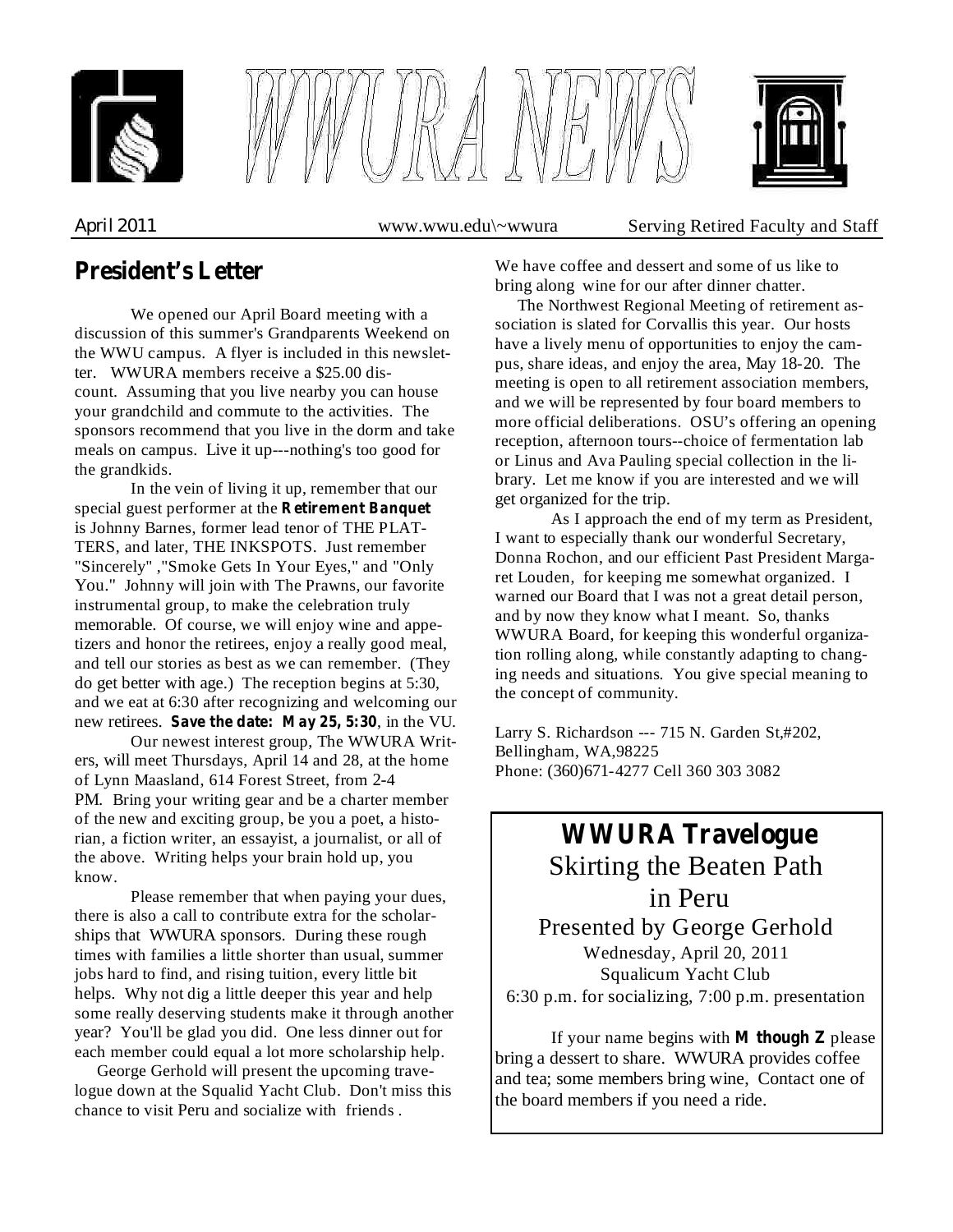### **HEALTH NOTES** *by Evelyn Ames "Energy Drinks": It's the Caffeine!*

The word "caffeine" came from the German word *kaffee* and the French word café, each meaning coffee. (http://www.medicinenet.com/caffeine/article.htm). Caffeine is a psychoactive stimulant drug found in many products (e.g., dietary supplements, chocolates, soft drinks, tea, coffee, and OTC drugs) and a main compound in the highly marketed "energy drinks." Some comparisons of caffeine content in food products and beverages are provided in the following table:

| Beverage                | Milligrams         | Energy Drink                  | Milligrams       |
|-------------------------|--------------------|-------------------------------|------------------|
| Brewed coffee (8 oz)    | $60 - 120$ mg      | Monster Energy (16 oz)        | 160 mg           |
| Decaf coffee (8 oz)     | $1-5$ mg           | Full throttle $((16 oz)$      | 144 mg           |
| Black tea (8 oz)        | $45 \text{ mg}$    | Red Bull (8.5 oz)             | $80 \text{ mg}$  |
| Green tea (8 oz)        | $20 \text{ mg}$    | Spike Shooter (8.4 oz)        | 300 mg           |
| Coca Cola (12 oz)       | $34 \text{ mg}$    | SoBe No Fear (8 oz)           | $130 \text{ mg}$ |
| Pepsi $(12 oz)$         | $\overline{38}$ mg |                               |                  |
| $7$ up/Sprite (12 oz)   | 0 <sub>mg</sub>    |                               |                  |
| Dark chocolate (1 oz)   | $20 \text{ mg}$    |                               |                  |
| Milk chocolate $(1 oz)$ | 6 <sub>mg</sub>    |                               |                  |
| Jolt cola (12 oz)       | $72 \text{ mg}$    |                               |                  |
| Mountain Due (12 oz)    | $71 \text{ mg}$    |                               |                  |
| Diet Cola (12 oz)       | $47 \text{ mg}$    |                               |                  |
|                         |                    | For comparison of OTC Vivarin | $200$ mg         |

**Physiological Effects:** At 200 mg, the cerebral cortex of the brain is activated, drowsiness is decreased, mental alertness and mood elevated, and arousal of brain waves (EEG patterns). At 500 mg, caffeine affects the autonomic centers of the nervous system in which the cerebral blood vessels constrict (may be helpful for some with migraines), dilation of coronary artery, and heart and respiration rates increase. The basal metabolic rate may be increased by about 10% in chronic users of caffeine whose intake is 500 mg or more a day. ( *Drugs, Society and Human Behavior*) The U.S. Food and Drug Administration classifies a "moderate intake" of caffeine as "generally recognized as safe," meaning generally safe for most adults. Low to moderate intake  $= 130$  mg - 300 mg per day; moderate  $= 200$  mg -300 mg per day; high doses  $=$  above 400 mg per day; heavy use  $=$  more than 6,000 mg/day. For further pharmacological information about caffeine, check http://emedicine.medscape.com/article/1182710 overview.

**Mechanism of Action:** Caffeine (and other xanthines) blocks the brain's receptors for adenosine (a neurotransmitter). The purpose of adenosine is to produce behavioral sedation (a feeling of relaxation) by inhibiting the release of other neurotransmitters that would do the opposite (stimulate). Caffeine gets into the synapse area and blocks receptors for adenosine; therefore, there is a release of neurotransmitters that cause the CNS (central nervous system) to be stimulated.

**Absorption and metabolism:** Absorption is rapid after oral intake with peak blood levels reached in 30 minutes. The maximal central nervous system effects are reached in about 2 hours. Caffeine is metabolized in the liver but approximately 10% is excreted from the body unchanged.

**Blood Pressure and Heart Rate!** A study of "15 healthy young men and women drank two cans of an energy drink that contained 80 milligrams of caffeine every day for a week. All agreed to abstain from any other forms of caffeine for two days prior to and throughout the study." The results showed that "within four hours of consuming the drinks on the first day, systolic blood pressure (the top number) shot up by 9 points; on the seventh day, it rose 10 points. Diastolic blood pressure (the bottom number) rose 5 points on both days" "Heart rate increased five beats per minute on the first day; seven days on the last" (http://www.medicinenet.com/script/main/ art.asp?articlekey=85045.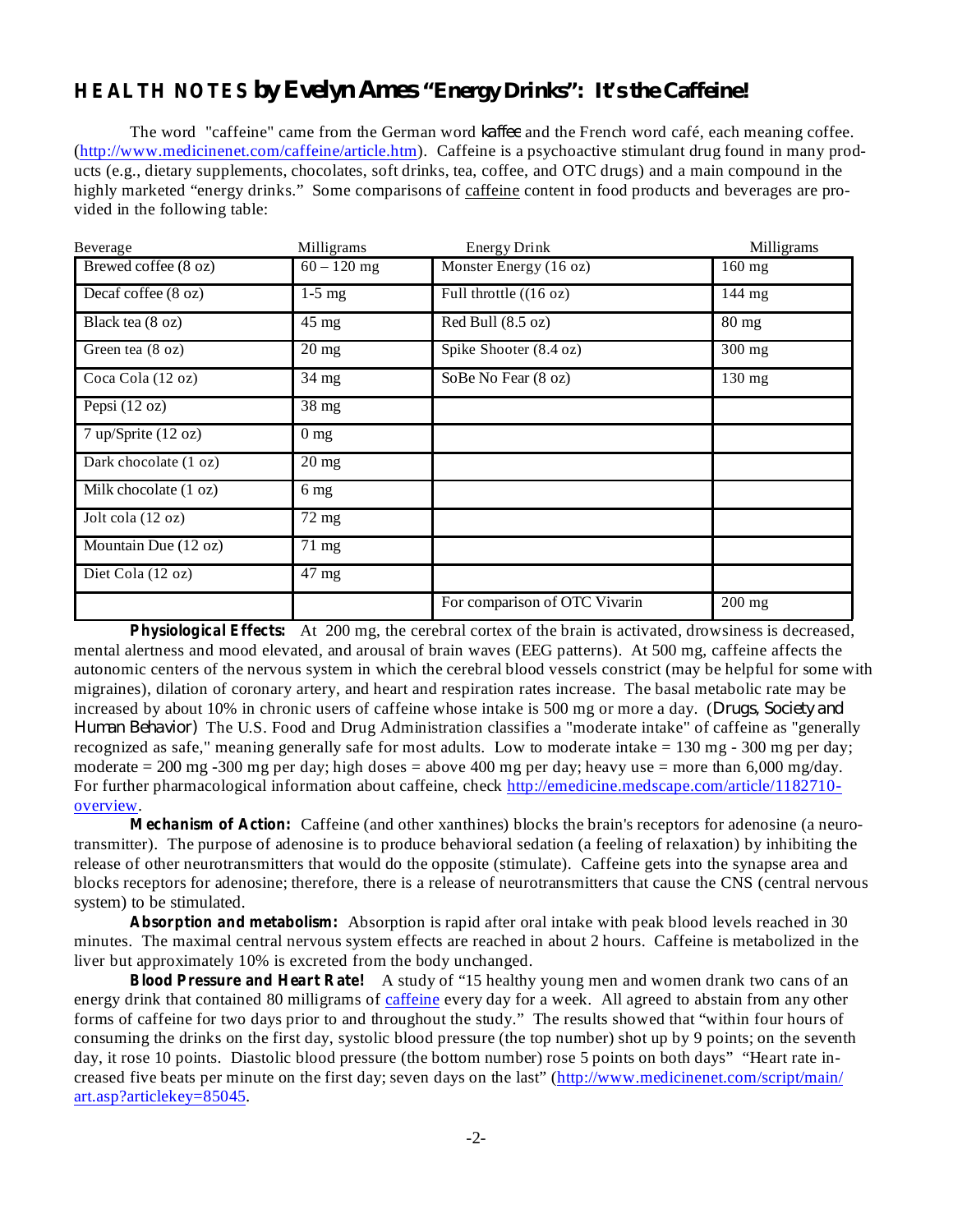**Is caffeine physiologically addictive?** In general, when withdrawal reactions (symptoms) occur, a drug is considered addictive. If a person were accustomed to drinking 3 caffeinated cokes a day and decided to go cold turkey and stop drinking coke, the most likely withdrawal symptoms would be a headache (18 hours later and several days to one week), decreased alertness, vigor, fatigue, lethargy and nervous

**Variation in tolerance (the need to increase dosage to obtain effect) of the Xanthines:** The Xanthines (oldest known stimulants) are (1) caffeine: most potent, especially on CNS and skeletal muscles; (2) theophylline, which is also in tea, has most potent effect on cardiovascular system and is a good bronchi dilator; theobromine, also in chocolate, is not very potent and has little effect on CNS and muscular system. There is cross tolerance among the xanthines. A person doesn't have to take ingest much to feel the effects. There is specificity to tolerance, meaning that a person doesn't have to increase the amount much to get the CNS stimulation effect on the brain. The direct action on kidneys to increase urinary output does show development of tolerance, meaning one has to increase intake to cause increase in urination. The increase in salivary flow also shows tolerance. The loss of tolerance may take more than 2 months of abstinence.

**Energy Drinks:** What is the concern, especially when young children and teenagers are drinking them? Energy drinks are classified by the FDA as dietary supplements, not as foods or drugs. This means there are no restrictions as to the amount of caffeine in these products nor are there regulations about the safety and effectiveness of such products. FDA does not require information or warnings of possible health risks of dietary supplements. Soft drinks are classified as foods and must meet FDA regulations as to amount of caffeine in the beverage. What ingredients might one find in an energy drink? Consider these ingredients found in Spike Shooter: N-acetyl-L-tyrosine (a mild central nervous system stimulant), Caffeine anhydrous, Yohimbine HCl, Vitamin B12 (1500 mcg). with other ingredients being carbonated water, citric acid, caffeine anhydrous, sodium citrate, natural and artificial flavors, sucralose, sodium benzoate, FD&C red #40, caramel color, FD&C blue #1. Yohimbe (an herb from tree bark) has been associated with high blood pressure, increased heart rate, headache, anxiety, dizziness, nausea, vomiting, tremors, & sleeplessness. Yohimbe can be dangerous if taken in large doses or for long periods of time. The herb is currently used for sexual dysfunction, including erectile dysfunction in men. (http://nccam.nih.gov/health/yohimbe/).

**ABC World News Report** (http://abcnews.go.com/Health/report-shows-energy-drinks-harm-children/story? id=12901333&page=1) reported on an article in the March 2011 issue of the Journal of Pediatrics. An on-line report warned "that caffeine-containing energy drinks like Red Bull, Rock Star and Monster -- not to be confused with sports drinks like Gatorade -- may do more than just give young athletes the jitters. They may harm the health of children, especially those with diabetes, seizures, cardiac abnormalities or mood and behavior disorders. Energy drink overdoses in children as young as 5 have been reported both here and abroad and in some cases have resulted in seizures, stroke and even sudden death." Interestingly, "Manufacturers of the popular beverages bristled at the notion that the products could put young people's health at risk," and "that the drinks already contain package warnings that they are not for sale to those younger than 18." "Because kids are smaller, the recommended dose of caffeine that's safe is lower," noted Tara Harwood, pediatric nutritionist at the Cleveland Clinic. "So for the average adult, what is recommended is less than 400 mg of caffeine per day. But in kids, they recommend less than 100 mg of caffeine per day. And the average energy drink, for 8 ounces has about 80 mg of caffeine. So for one 8-ounce can that's putting you close to that limit. Energy drinks do have about three times the caffeine of a regular soda."

Three web sites that compare milligram content of coffees, teas, chocolate, soft drinks, some OTC drugs, and energy drinks: Mayo clinic: http://www.mayoclinic.com/health/caffeine/AN01211; Center for Science in the Public Interest: http://www.cspinet.org/new/cafchart.htm; and Medicine Net /www.medicinenet.com/script/main/art.asp? articlekey=85045.

### **Book and Film Corner** by Lynne Masland

English writer Edward Rutherfurd has chronicled the history of the English people in his massive novel *London* (1997), in which he traces the fortunes and misfortunes of a few families through twenty centuries. The fictional descendents of four Celtic, Saxon, Danish and Norman families persist through the ages, interacting in the great drama that is the story of London and the creation of modern Great Britain. From a pre-Roman Celtic village on the mud banks of the river we know as the Thames to the WW II German bombing of a great city, the saga unfolds in a James Mitchener-like panorama. It's satisfying reading for all those who love the city and its heritage.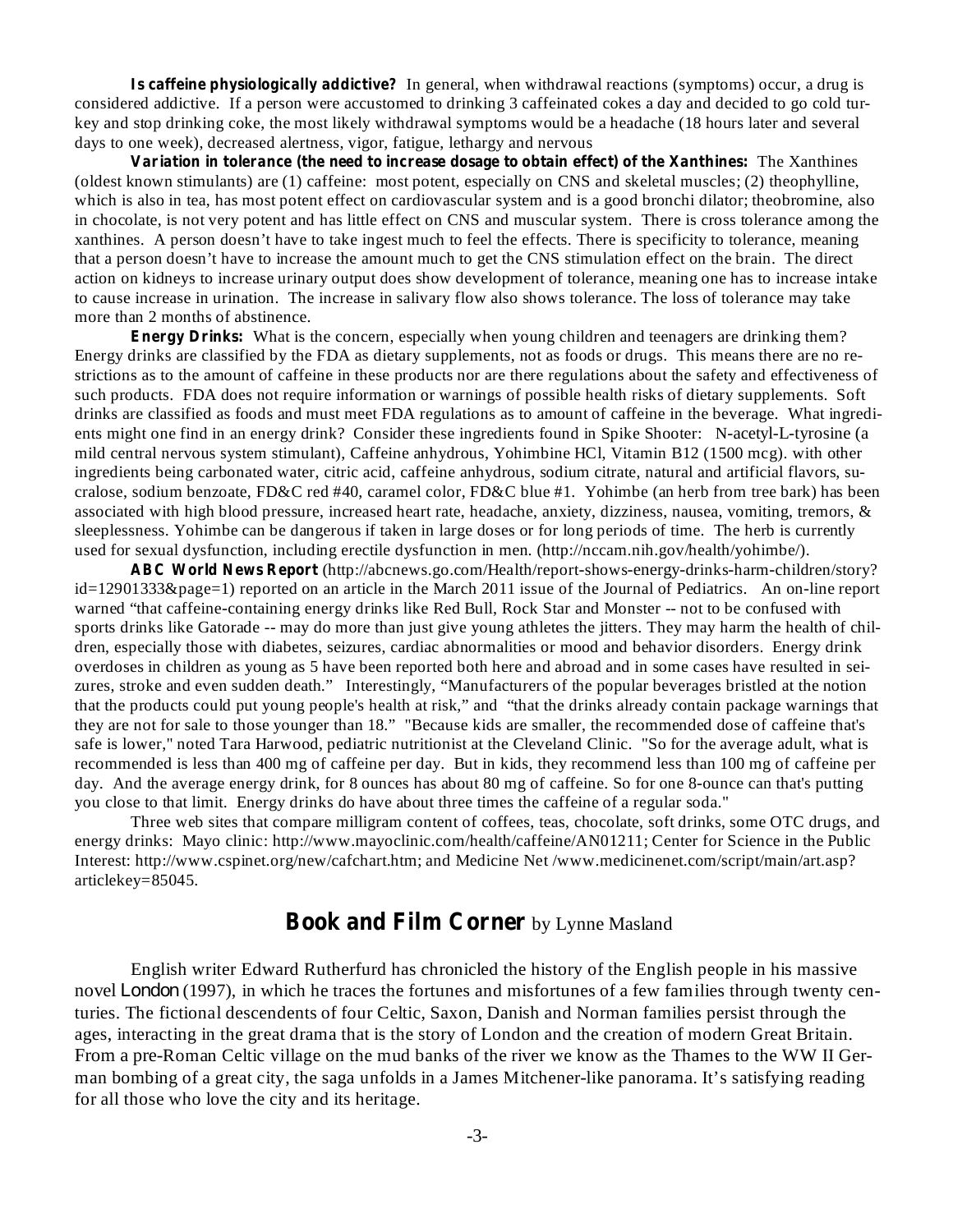#### **WWURA TRAVEL NEWS The Baltic Bash is on!**

Starting date - August 19, 2011. Return date - September 3, 2011. This does not in include a five day pre-trip to Kiev which we are hoping Overseas Adventure Travel will arrange for us.

We start in Vilnius, Lithuania where we will see the KGB Museum and the Old Town, which is a UNESCO World Heritage site. While we are in that region we will visit the old medieval Lithuanian capital of Trakai. From there we head to Kaunas and Klaipeda. Klaipeda is a seaport founded by the Teutonic Knights and is Lithuania's oldest Town. Riga, Latvia come next. Again we will walk through the Old Town, visit the German Zeppelin hangars, and visit villages outside Riga. From Riga we head to Tallinn, Estonia. On the way, we will stop at Gauja National Park and have lunch in Cesis, a medieval town. We end with two and a half days in St. Petersburg. We spend three nights in most of the hotels, two nights in Riga, so we do not have to repack each day.

**For a detailed itinerary** visit http://www.oattravel.com/blt11

**To hold a place for this trip:** Call Overseas Adventure Travel at 1-800-955-1925, option #2. The **Note:** we do not have much time to reserve space. Rochon Group service code is G111 246. The deposit is \$350 which is fully refundable for two weeks.

If you are interested in the five day pre-trip to Kiev, be sure to mention that. Also, please call Don Rochon at 360-647-2301 so he will know who is registered for the trip and how many people want the pre-trip. (We will try a little pressure on OAT for that pre-trip).

**Cost** : \$4595 from Seattle which includes air fare. Pre-trip = \$1095 with some additional costs for taxes and tips.

#### **Holiday Markets along the Rhine - December 2 - 14, 2011**

Two choice cabins are still available for our WWURA group aboard the AmaCello, a luxurious AmaWaterways river boat: a Category C cabin on the Cello deck and a Category E cabin on the Piano deck. Come along to enjoy the beautiful cities and towns along the Rhine from Amsterdam to Basel, then continue by coach to Lucerne and Zurich. Beautiful sights, holiday markets, great included shore excursions, wonderful onboard entertainment, delicious food and complimentary wine.

**Contact Kathy Whitmer, 734-7211 or Joyce D. Wilson, 733-4703.** not due until Sept. 1, 2011. All-inclusive 7-night river cruise from \$1979 per person. Land portion \$920 pp. Airfare approximately \$1100. Port charges \$133. Shipboard credit \$150 pp.. Deposit of \$400 to reserve; final payment

#### **WWURA INTEREST GROUPS**

Interest groups are open to anyone. If there is a group you would ike to become a part of, call the l contact person. If you have an idea for another interest group, call Barb Evans, 650-9724. April's interest group meetings are listed below:

**BOOK GROUP** - Donna Rochon, 647-2301 Meet at Evelyn Mason's, 914 17th St. 2:30, Tues. April 19th. The book is Team of Rivals: The Political Genius of Abraham Lincoln by Doris Kearns Goodwin.

**OPERA GROUP** - Evelyn Ames, 734-3184 The Metropolitan Opera's Live in HD broadcast is shown at the Lincoln Theatre in Mount Vernon at 10:00 am. Call Evelyn if you need a ride or can drive. April 9, Le Comte Ory; April 23, Capricci April 30, Il Trovatore.

**BRIDGE GROUP** - Barb Evans, 650-9724 The bridge group meeting is April 26 at 1:30 p.m. at Caryl Hinckley's house, 1804 Taylor Ave., 734-3728.

**DOWNHILL SKIING** - Charlie Way, 734-0649 Call Charlie if you are interested.

**INFORMAL DINING** - Dinners are ongoing. Members will be contacted with group information. Call Barb Evans, 650-9724, or Jan Berg if you would like to be added to the list.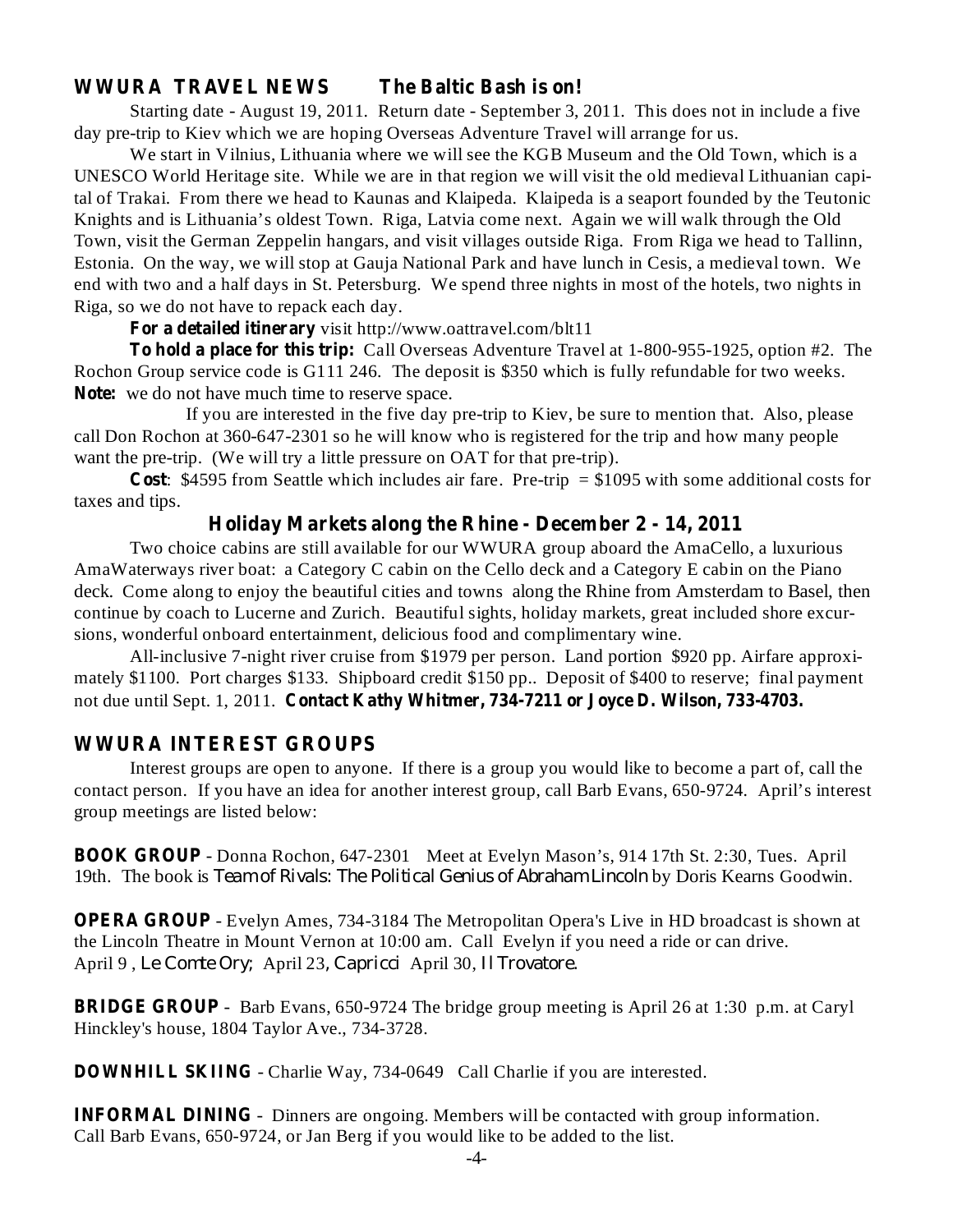#### **WWURA Interest Groups** *– continued*

**WRITERS GROUP** —Evelyn Wright, 676-0227. This group will meet Thursday, April 14th and 28th from 2-4 p.m. at Lynne Masland's home, 616 N. Forest. Anyone interested in working on a project fiction, non-fiction or memoirs—is invited to attend.

**BIKING—** Biking will begin this month. Rides are 1 to 2 hours on fairly flat ground. If you are interested contact Howard Evans, 650-9724 or <howard.evans@wwu.edu>.

## **Special Notice: Save May 25 for the Annual Retirement Banquet More information and reservation form will be in the May newsletter**

#### **WWURA Board of Directors Election**

The Nominating Committee has presented their slate of candidates for election to three-year terms on the WWURA Board of Directors. The ballot includes space for write-in candidates.

**Kirsti Charlton** Kirsti Charlton completed a 32 year career with WWU in 2008. She began at Western working with Teacher Corps, a federally funded legacy of the Great Society. Herb Hite, chair of the Department of Education, was the grant recipient. After taking several years off for family, Kirsti was re-hired at Western by Sam Kelly, Dean of the Graduate School, to manage the graduate school because of Berit Vassdal's retirement. The Graduate School remained her home until retirement, working with two other Graduate School Deans. They were Maurice Schwartz who became Dean when Sam moved "down the hall" in Old Main after the airplane accident and the current Dean of the Graduate School, Moheb Ghali. On a personal note, Kirsti is a 42 year resident of Bellingham. She currently serves as President of York Neighborhood Association and volunteers for several other local organizations.

**Nanette Davis** Nanette received her Ph.D. from Michigan State University in Sociology, and has a postdoctorate degree from Stanford University in "Organizations and Mental Health." She has taught at a number of universities, Central Michigan, Michigan State, Portland State, Chapman, and Western. Additionally, she received a Fulbright Senior Scholar award for studying homeless children in Australia, and spent academic terms for a three year period (1991-93) at three Australian universities (in Sydney, Northern New South Wales, and South Australia). Nanette previously served WWURA as a board member, and then president. She misses the excitement and fun of organizing WWURA events. She has also served on the board of Whatcom Writers and Publishers, and continues to write and publish about women caregivers from Northwest Washington who are providing end of life care for their loved ones.

**Rudi Weiss:** I started as an Assistant Professor in German at Western fresh out of a PhD program at the University of Colorado in the fall of 1970. Retirement came in December of 2008 after a little over 38 years of service to Western and after 41 years of teaching in the university system. While at Western my main responsibilities were as a Professor of German, but I also contributed administrative service as Chair of the Foreign language department for seven years and as Director of Linguistics for sixteen years. I consider as my most significant achievement in research, the designation as Laureate of the International Society of Phonetic Science and in teaching, my selection as recipient of the Outstanding Teaching Award in the College of Arts and Sciences. Although I still consider myself as a neophyte retiree, I am honored to be selected as a board member candidate of WWURA..

| Kirsti Charlton                                                                 | <b>Ballot</b><br>Nanette Davis | Rudi Weiss |  |  |  |
|---------------------------------------------------------------------------------|--------------------------------|------------|--|--|--|
| Write-in                                                                        | Write-in                       | Write-in   |  |  |  |
| Please mail ballots to Pauline Palmer, 2510 48th St, Bellingham WA 98229<br>-5- |                                |            |  |  |  |